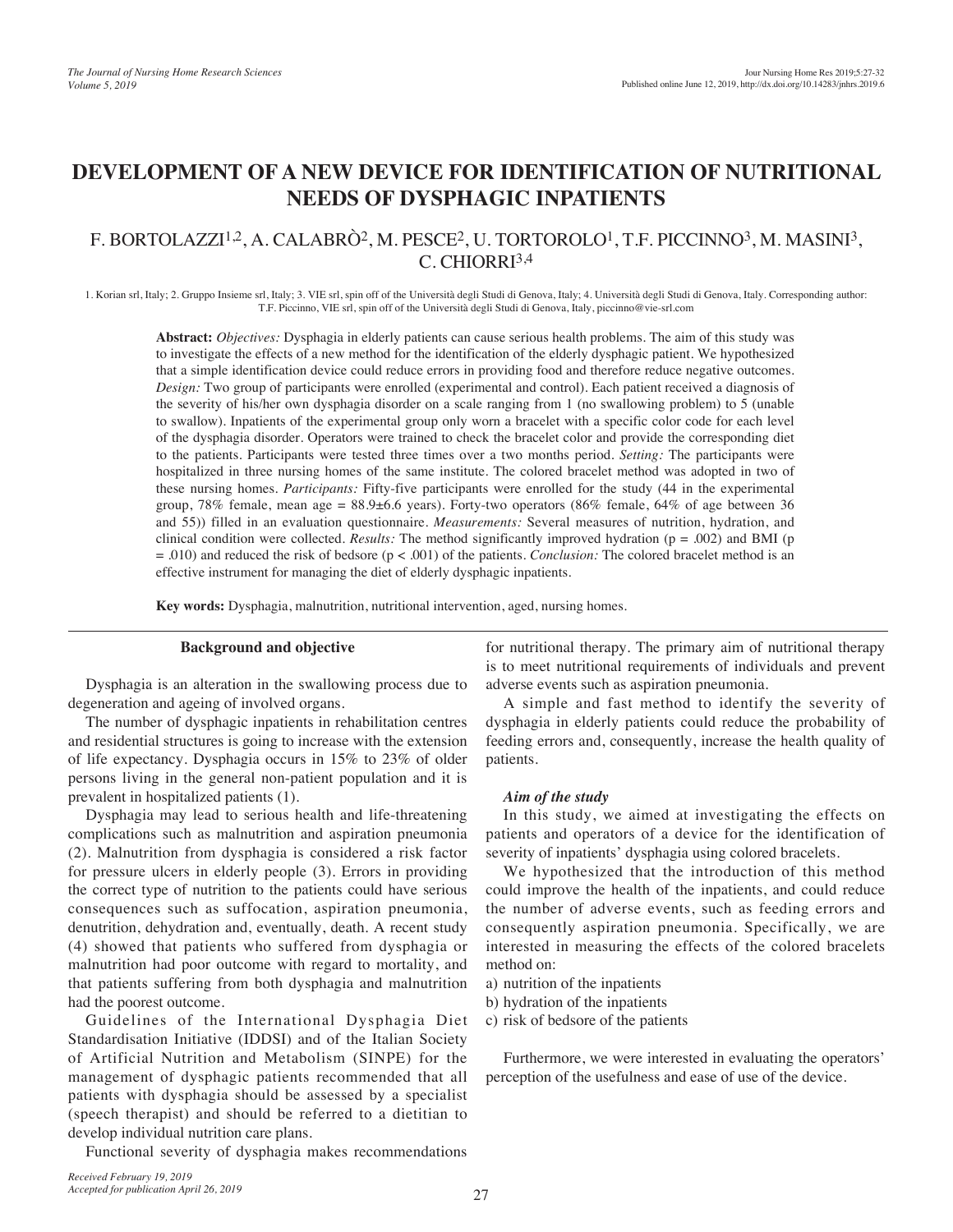#### **Methods**

#### *Design of the study*

At the beginning of the study each patient received an evaluation of the severity his/her own dysphagia disorder by a speech therapist using Bedside Swallowing Assessment and the Smithard's Three-oz Water Swallow Test (5). Patients with the most severe clinical conditions took also an instrumental phoniatric examination with Fiberoptic Endoscopic Examination of Swallowing (FEES). The evaluation of the severity of the dysphagia disorder ranged from 1 (no swallowing problem) to 5 (unable to swallow), it was identified by a different color-code ( $1 = \text{green}, 2 = \text{blue}, 3$ )  $=$  yellow,  $4 =$  orange,  $5 =$  red) and was associated to a specific diet. Three nursing homes were involved in the study: the participants of the experimental group were enrolled from two of them, while the control group was sampled from the third nursing home. The three clinics had similar procedures, patients had similar health and personal characteristics, and staff were equally trained and experienced. A colored bracelet indicating the severity of dysphagia was always worn by the patient of the experimental group. A speech therapist trained the operators every six month in the physiopathology of the dysphagia disorder and in the management of the diet of dysphagic inpatients. During this course, the operators of the experimental group were also trained to check the bracelet color and provide the corresponding diet to the patients. Participants of both groups were tested at the beginning of the study, i.e., before the introduction of the bracelet method (T0), after one month from the beginning of the study (T1), and after two months (T2).

#### *Sample*

Fifty-five participants were enrolled in the study (78% female, mean age =  $88.9 \pm 6.6$  years). Three participants died before the end of the study, therefore there were only 52 observations in T2. The experimental group included 44 inpatients, while the control group comprised 11 inpatients. Furthermore, 42 operators (86% female, 64% of age between 36 and 55, 71% with secondary school degree or higher) working in the nursing homes of the experimental group were asked to fill in a questionnaire to evaluate their perception of the of the usefulness and ease of use of the device for the identification of the dysphagia severity.

#### *Measures*

Several measures were collected to evaluate the nutritional status of the patients: Body Mass Index (BMI), Mini Nutritional Assessment (MNA) (6), and calorie intake through food.

BMI was calculated with the classical formula  $W/H^2$  (W = weight [kilograms];  $H = height$  [metres]).

The MNA test comprises simple measurements and brief questions that can be completed in about 10'-15'. The full MNA includes 18 items grouped in 4 rubrics: a) anthropometric assessment; b) general assessment; c) short dietary assessment;

and d) subjective assessment. It provides a single, rapid assessment of nutritional status in elderly patients. The MNA score distinguishes between elderly patients with adequate nutritional status (MNA  $\geq$  24 up to 30), patients at risk of malnutrition (MNA between 17 and 23.5) and patients with protein-calorie malnutrition (MNA < 17).

Calorie intake was estimated from the patient's diet. The diet was prescribed according to the nutritional needs of elderly population indicated by the Italian Human Nutrition Society (SINU) (7). Each diet of the inpatients was determined accordingly considering age, sex and clinical status. Therefore, the calorie intake is an esteem of the nutritional needs.

Hydration was evaluated using three measures collected by a physician: blood pressure, tongue moisture, and skin turgor (the degree of elasticity of skin). Furthermore, a subjective hydration score (ranging from  $0 = \text{very low hydration to } 5 =$ good hydration) was provided by the physician after a physical examination of the patient. Given the high correlation of these indices, a general hydration index (GHI) was calculated performing a principal component analysis (PCA) on these measures.

The risk of bedsore of the patient was measured with the Braden Scale for Predicting Pressure Sore Risk (BS) (8). It comprises six subscales representing the most common risk factors for pressure ulcers. It ranges from 6 to 23, with higher scores indicating lower risk of developing sores. A cutoff score of 18 is generally used to designate increased risk of pressure ulcer development. It has been shown that this measure has adequate levels of validity and reliability (9, 10).

Several other variables were collected from the medical records to obtain a more detailed assessment of the health of the patients and to be used as control variables in the statistical analyses. Alzheimer dementia, Parkinson's disease, and stroke data were collected. Furthermore, comorbidity was measured with the Cumulative Illness Rating Scale (CIRS) (11). CIRS provides two scores (a) severity of the illness; and (b) comorbidity.

Two items were administered to the operators to investigate their perception of the usefulness and ease of use of the bracelet method. Both item responses were collected on a Likert scale ranging from  $1 =$  "not at all" to  $5 =$  "a lot". We considered mean ratings of no less than 4 on either characteristic as a satisfactory result (12).

#### **Results**

Linear mixed models (LMMs) (13) were used to assess the effect of the use of bracelet on the measures of nutrition (BMI and MNA), hydration, and risk of bedsore while controlling for background and clinical characteristics.

Four LMMs were specified, one for each dependent variable (i.e., BMI, MNA score, GHI score, BS score). Predictors of the model were a) treatment (experimental or control), b) time of the observation (T0, T1, T2), c) daily calorie intake,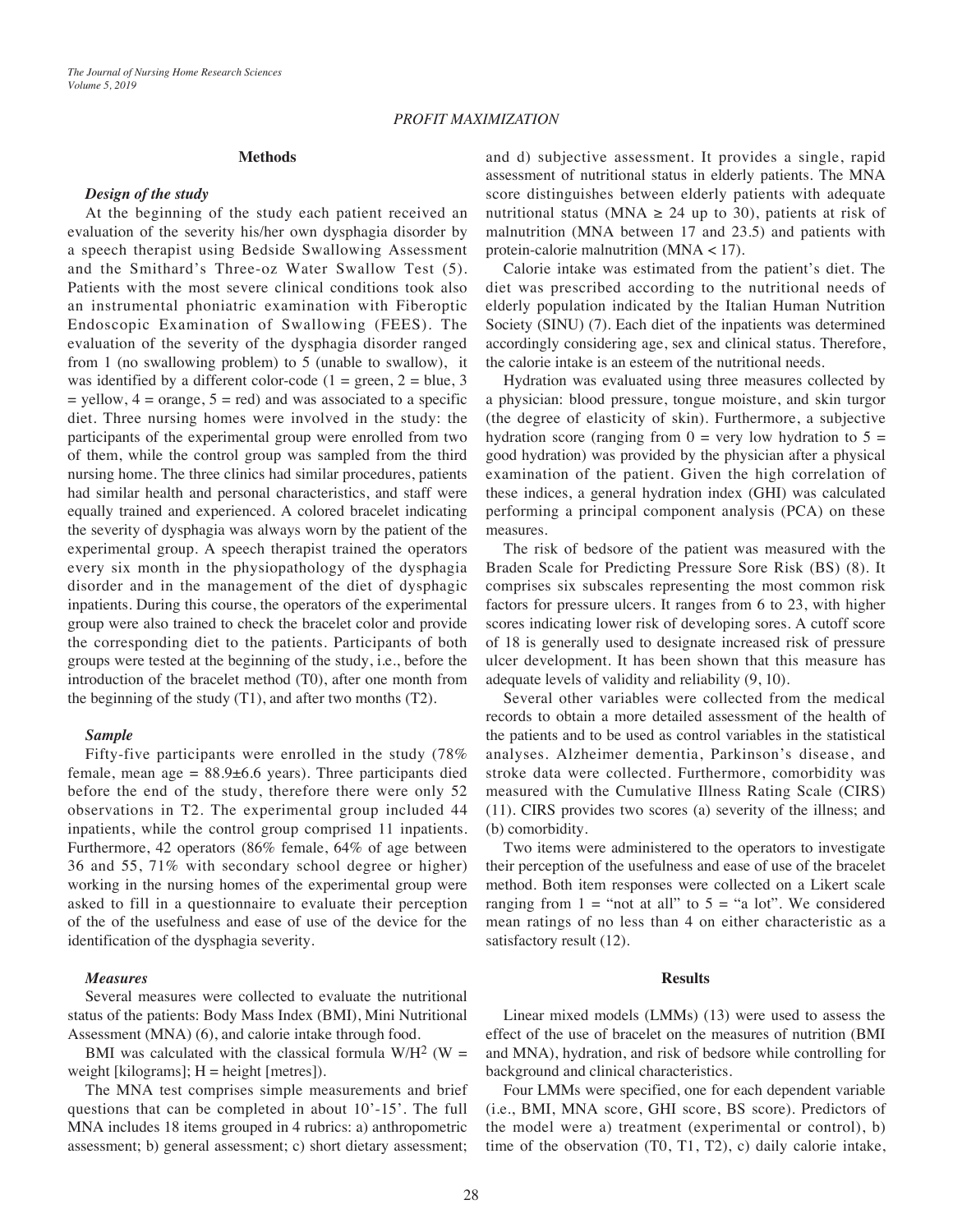| Dependent variable:                                               |                 |          | BMI    |         |                  |          |          | MNA    |         |                  |          |          | <b>H</b> O |                    |            |          |          | BS.    |         |            |
|-------------------------------------------------------------------|-----------------|----------|--------|---------|------------------|----------|----------|--------|---------|------------------|----------|----------|------------|--------------------|------------|----------|----------|--------|---------|------------|
|                                                                   | Estimate        | Std. Err | ਚ      |         | sig              | Estimate | Std. Err | ਚ      | ÷       | sig              | Estimate | Std. Err | ਚ          | ÷                  | sig        | Estimate | Std. Err | ਚ      | ÷       | sig        |
| (Intercept)                                                       | $-318.10$       | 187.80   | 36.06  | $-1.69$ | 0.10             | 128.51   | [32.47]  | 42.51  | 0.97    | 0.34             | 2.90     | 26.63    | 38.82      | $\overline{0}$ .11 | 0.914      | 136.10   | 123.60   | 39.52  | 1.10    | 0.278      |
| Group                                                             | 2.94            | 1.79     | 52.01  | 1.64    | $\overline{0}$ . | $-1.39$  | 1.66     | 59.89  | $-0.84$ | 0.41             | $-1.02$  | 0.41     | 67.35      | 2.51               | $0.015*$   | $-5.32$  | 1.40     | 59.36  | $-3.79$ | $0.000***$ |
| Time                                                              | $-0.56$         | 0.25     | 47.58  | $-2.21$ | $0.03*$          | $-0.03$  | 0.39     | 48.06  | 0.09    | 0.93             | $-0.24$  | 0.12     | 48.66      | $-1.97$            | 0.054      | 0.03     | 0.30     | 44.17  | 0.09    | 0.927      |
| KCAL intake                                                       | 0.00            | 0.00     | 88.32  | $-0.50$ | 0.62             | 0.00     | 0.00     | 106.71 | 1.16    | 0.25             | 0.00     | 0.00     | 128.10     | 8.20               | $0.000***$ | 0.00     | 0.00     | 98.55  | $-0.31$ | 0.757      |
| Dysphagia level 1 vs 2                                            | $-1.57$         | 0.78     | 123.70 | $-2.03$ | $0.05*$          | 0.01     | 0.93     | 124.34 | $-0.01$ | 0.99             | 0.12     | 0.23     | 78.82      | 0.54               | 0.592      | $-1.10$  | 0.77     | 135.00 | $-1.43$ | 0.155      |
| Dysphagia level 1 vs 3                                            | $-1.36$         | 1.40     | 112.30 | -0.97   | 0.33             | 2.91     | 1.79     | 137.55 | 1.63    | $\overline{0}$ . | 0.03     | 0.47     | 97.79      | 0.06               | 0.955      | $-0.50$  | 1.46     | 136.80 | 0.34    | 0.733      |
| Dysphagia level 1 vs 4                                            | 2.09            | 1.17     | 135.10 | 1.79    | 0.08             | $-1.99$  | 1.16     | 79.80  | $-1.71$ | 0.09             | $-0.15$  | 0.26     | 55.88      | $-0.58$            | 0.567      | $-1.75$  | 1.01     | 89.45  | $-1.73$ | 0.088      |
| Dysphagia level 1 vs 5                                            | 2.08            | 1.66     | 127.30 | 1.25    | 0.21             | 2.78     | 1.94     | 102.20 | $-1.43$ | 0.16             | $-0.01$  | 0.52     | 80.59      | $-0.03$            | 0.977      | $-2.23$  | 1.62     | 115.90 | $-1.38$ | 0.170      |
| Alzheimer                                                         | 3.19            | 3.59     | 35.77  | 0.89    | 0.38             | $-1.19$  | 2.52     | 42.46  | $-0.47$ | 0.64             | $-0.06$  | 0.51     | 39.38      | $-0.12$            | 0.902      | 0.37     | 2.36     | 39.29  | 0.16    | 0.875      |
| Parkinson                                                         | 0.10            | 3.01     | 35.66  | 0.04    | 0.97             | $-1.49$  | 2.10     | 41.58  | $-0.71$ | 0.48             | 0.51     | 0.42     | 37.63      | 1.21               | 0.233      | 0.42     | 1.97     | 38.84  | 0.21    | 0.832      |
| Stroke                                                            | 1.84            | 4.11     | 35.80  | 0.45    | 0.66             | $-0.05$  | 2.88     | 42.37  | $-0.02$ | 0.99             | $-0.16$  | 0.58     | 39.26      | $-0.28$            | 0.784      | 2.40     | 2.69     | 39.28  | 0.89    | 0.379      |
| Diabetes                                                          | LU <sub>7</sub> | 1.44     | 36.00  | 0.81    | 0.42             | 2.66     | 1.01     | 43.18  | 2.62    | $0.01*$          | $-0.06$  | 0.21     | 40.31      | $-0.30$            | 0.766      | $-1.13$  | 0.95     | 39.80  | $-1.20$ | 0.238      |
| CIRS severity                                                     | 0.81            | 3.19     | 36.15  | 0.25    | 0.80             | 2.43     | 2.26     | 43.15  | 1.07    | 0.29             | 0.26     | 0.46     | 39.65      | 0.57               | 0.569      | 2.05     | 2.11     | 39.98  | 0.97    | 0.337      |
| CIRS comorbidity                                                  | $-0.54$         | 0.57     | 36.46  | $-0.93$ | 0.36             | $-0.65$  | 0.41     | 44.64  | $-1.58$ | 0.12             | $-0.07$  | 0.08     | 41.53      | $-0.79$            | 0.437      | $-0.14$  | 0.38     | 41.02  | $-0.37$ | 0.711      |
| <b>Artificial Nutrition</b>                                       | $-1.76$         | 2.54     | 57.68  | $-0.69$ | 64.0             | 2.11     | 2.25     | 89.81  | $-0.94$ | 0.35             | 0.35     | 0.56     | 78.87      | 0.62               | 0.540      | $-2.16$  | 1.96     | 86.84  | $-1.10$ | 0.273      |
| Gender                                                            | 3.06            | 1.39     | 36.76  | 2.19    | $0.03*$          | $-1.07$  | 0.99     | 45.02  | $-1.08$ | 0.29             | 0.03     | 0.20     | 42.12      | 0.17               | 0.870      | 0.58     | 0.92     | 41.46  | 0.63    | 0.530      |
| Age                                                               | 0.17            | 0.10     | 36.01  | 1.76    | 0.09             | $-0.06$  | 0.07     | 42.48  | $-0.85$ | 0.40             | 0.00     | 0.01     | 38.85      | $-0.25$            | 0.804      | $-0.06$  | 0.06     | 39.48  | $-0.98$ | 0.336      |
| Group*Time interaction                                            | 0.76            | 0.30     | 54.12  | 2.53    | $0.01*$          | 0.81     | 0.46     | 54.76  | 1.78    | 0.08             | 0.46     | 0.14     | 55.33      | 3.23               | $0.002**$  | 1.34     | 0.35     | 50.68  | 3.82    | $0.000***$ |
| Significance Codes: <0.001 '***'; <0.01 '**'; <0.05 '*'; <0.1 '.' |                 |          |        |         |                  |          |          |        |         |                  |          |          |            |                    |            |          |          |        |         |            |

Table 1 Results of the four linear mixed models performed (only fixed effects are shown) Results of the four linear mixed models performed (only fixed effects are shown)

*The Journal of Nursing Home Research Sciences*

*Volume 5, 2019*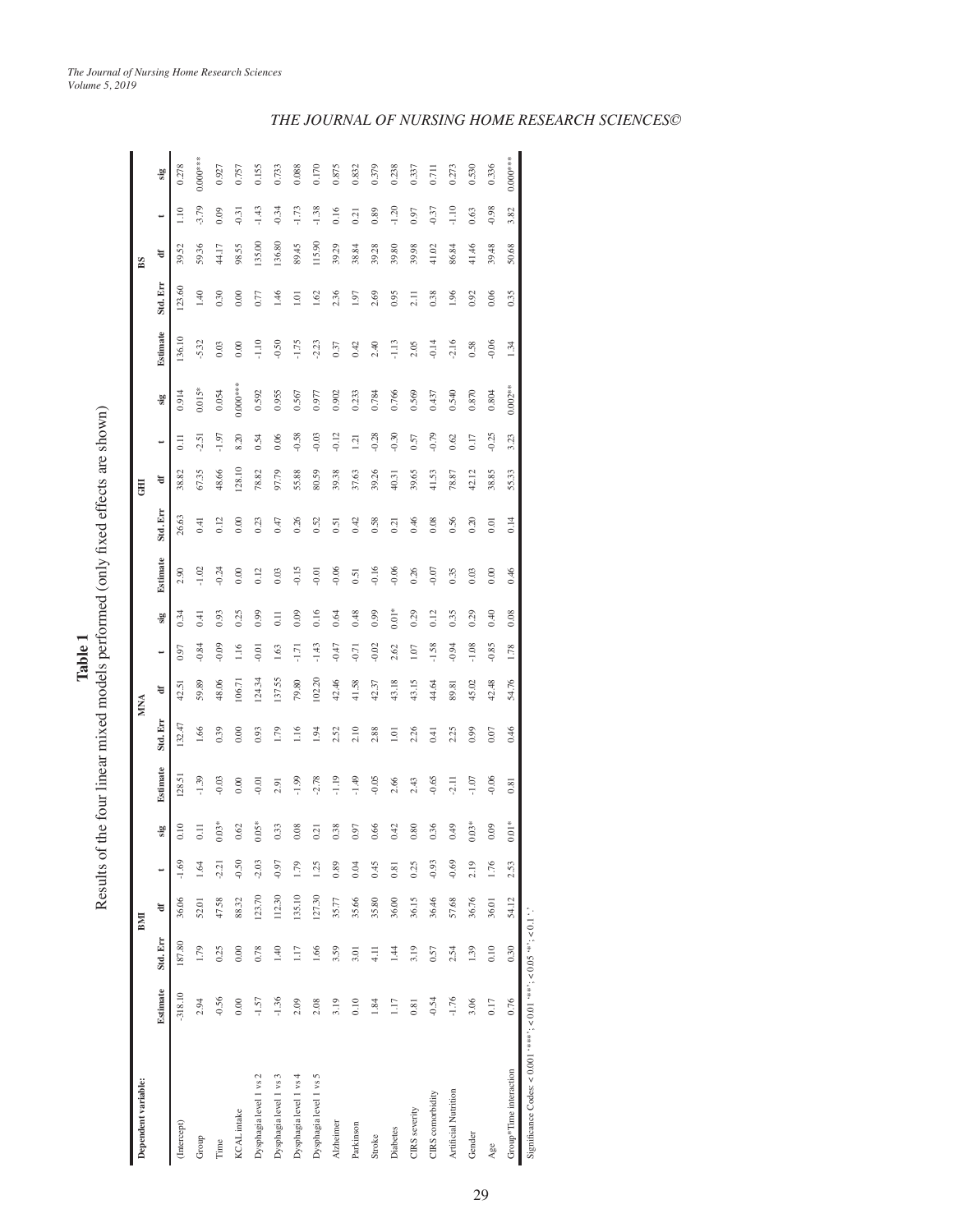### *DEVELOPMENT OF A NEW DEVICE FOR IDENTIFICATION OF NUTRITIONAL NEEDS OF DYSPHAGIC INPATIENTS*

**Figure 1**

Group-time interaction effects for each dependent variable. Each dashed line represents a participant. Thick solid lines represent group means. Error bars represent 95% confidence intervals of the mean scores.

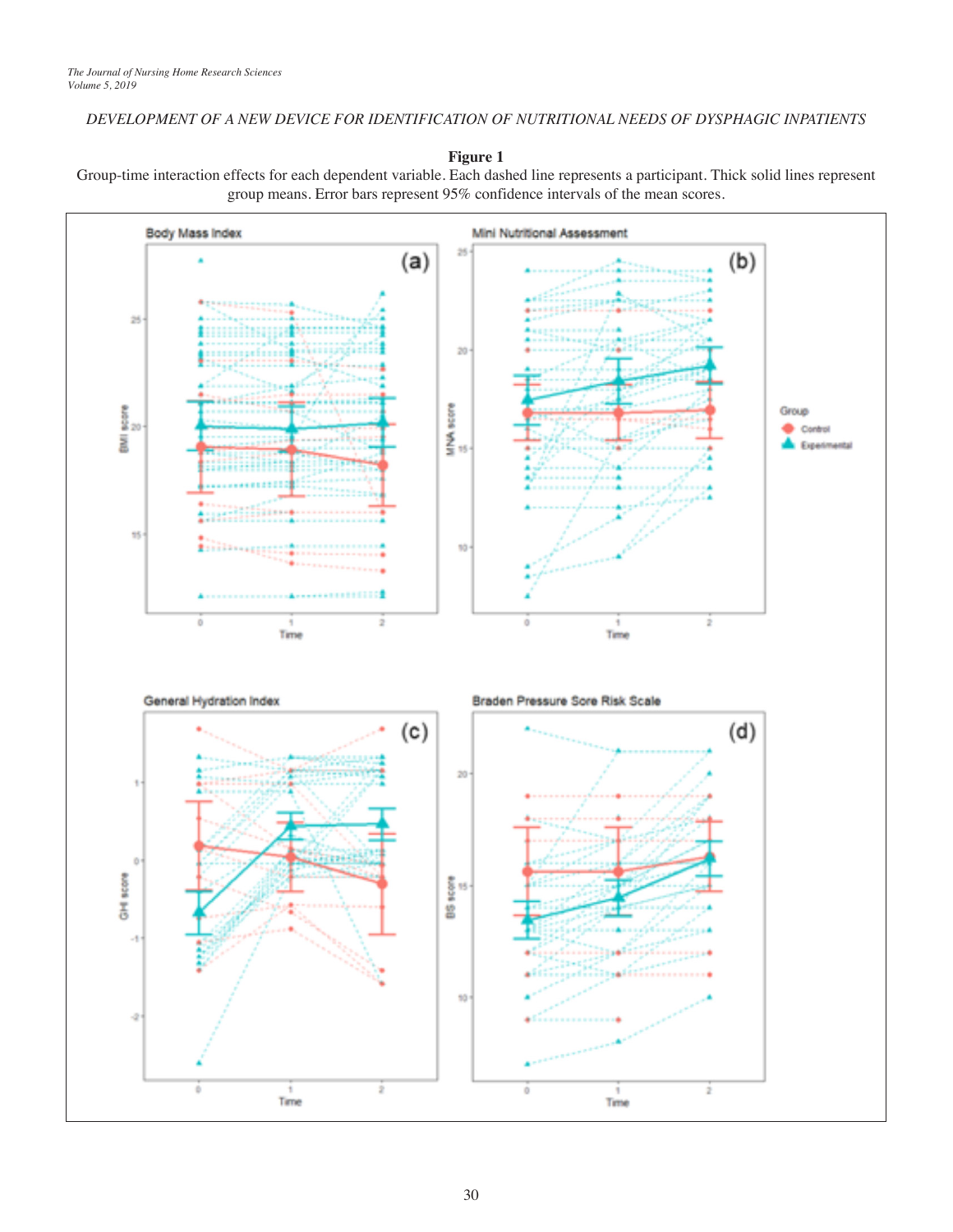#### *THE JOURNAL OF NURSING HOME RESEARCH SCIENCES©*

d) severity of dysphagia, e) Alzheimer dementia diagnosis, f) Parkinson's disease diagnosis, g) past stroke diagnosis, h) diabetes diagnosis, i) comorbidity (CIRS S and CIRS C scores), j) artificial nutrition with nasogastric intubation, k) sex, and l) age.. While the focus variables were treatment, and time, the rest of the predictors were included in order to reduce the bias in the estimate of the effect of the treatment due to the impossibility to randomly assign patients to treatment levels.

Results are reported in Figure 1 and in Tables 1. As for BMI, participants in the experimental group had a higher BMI than controls ( $p = .035$ ) and an overall decrease of BMI over time  $(p = .031)$  was observed; also the group-by-time interaction was statistically significant ( $p = .014$ ), due to a decrease of BMI in the control group and a lack of substantial change in the experimental group (Table 1 and Figure 1a).

The LMM for MNA revealed a significant fixed-effect of diabetes on MNA ( $p = .018$ , inpatients with diabetes diagnosis had higher scores), but the group-by-time interaction was only marginally significant ( $p = .081$ ). However, the mean score of the experimental group tended to increase from T0 to T2, while the mean score of the control group remained substantially stable (Table 1 and Figure 1b).

A significant fixed-effect of the amount of daily calorie intake  $(p < .001)$  on the GHI score was found, where higher amounts of daily calorie intake was associated to higher hydration scores. The group-by-time interaction was statistically significant ( $p = .002$ ), showing an increase of the hydration level in the experimental group and a decrease in the control group form T0 to T2 (Table 1 and Figure 1c).

Finally, a significant fixed-effect of the group ( $p = .004$ ) was found on the BS score: inpatients of the experimental group had lower scores on the BS and therefore higher risk of pressure sores; also the group-by-time interaction was statistically significant ( $p < .001$ ) due to a reduction of the sore risk in the experimental group from T0 to T2, while no change was observed in the control group (Table 1 and Figure 1d).

One-sample t-tests were used to test whether the operators' ratings of usefulness and ease of the use of the device differed from the expected result (score 4). Both t-test revealed that the target rating was achieved since there were not a statically significant differences (Usefulness:  $M = 3.80 \pm 1.27$ ; t(39) =  $-0.98$ , p = .331, d = 0.16; Ease of use: M = 3.75 $\pm$ 1.31; t(39) =  $-1.19$ ,  $p = .241$ ,  $d = 0.19$ ).

#### **Conclusion**

The aim of this study was to test the efficacy of a new method for the identification of elderly dysphagic patients in improving their health outcomes. The method uses a color code on a bracelet worn by the inpatients that indicates to the operator the severity of the dysphagia. Results supported the efficacy of the method as they showed an overall improvement of the health condition of the inpatients of the experimental group with respect to those of the control group. The average BMI of the patients in the experimental group was stable across time, while it decreased in the control group. Hydration level significantly increased in patients identified with bracelets, while it decreased in the other patients. Finally, participants of the experimental group had lower pressure sore risk over time. The method was also considered adequately useful and easy to use by operators. Taken together, these findings suggest that the colored bracelet method is an effective method to manage the diet of elderly inpatients and it has a positive impact on their nutritional status and health condition.

Some limitations of this study have to be acknowledged. It was not possible to randomly assign the participants in the experimental and control group. Then the sample resulted unbalanced, although its size is not small. In this study differences of the two groups were statistically controlled, but a different sampling with more participants could solve this issue in the future. Furthermore, the study last for only two months. Next studies should enrol a higher number of and they should be conducted for longer period. These changes in the design of the study should allow to evaluate the impact of the colored bracelet method on aspiration pneumonia and related death incidence in elderly dysphagic inpatients.

*Conflict of interest: Dr. Bortolazzi (francesca.bortolazzi@email.it) reports personal fees from NOEMA CONGRESSI during the conduct of the study; to have other relationships with nursing homes in Genoa; and to be consultant of KORIAN group and GRUPPO INSIEME. Dr. Calabrò (alessiocalabro83@gmail.com) reports personal fees from NOEMA CONGRESSI during the conduct of the study; and to have other relationships with nursing homes in Genoa; and to be manager of GRUPPO INSIEME. Dr. Pesce (pesce.matteo1@gmail.com) reports to be consulent for SERENITA S.R.L. and CITTADELLA S.R.L. (GRUPPO INSIEME); Dr. Tortorolo (umberto.tortorolo@pcdo.it) reports to have other relationships with nursing homes in Genoa and to be health director in KORIAN group. Dr. Piccinno (piccinno@vie-srl.com) reports grants from Noema S.r.L. Unipersonale during the conduct of the study. Dr. Masini (masini@vie-srl.com) has nothing to disclose. Dr. Chiorri (carlo.chiorri@unige.it) has nothing to disclose.»*

*Ethical standard:* All procedures performed in the study were in accordance with the ethical standards of the institutional and/or national research committee, and with the 1964 Helsinki declaration and its later amendments or comparable ethical standards.

#### **References**

- 1. Payne M, & Morley JE; Dysphagia, Dementia and Frailty. J Nutr Health Aging, 2018, https://doi.org/10.1007/s12603-018-1033-5
- 2. Eglseer D, Halfens RJG, Schols JMGA et al. Dysphagia in hospitalized older patients:associated factors and nutritional interventions. J Nutr Health Aging, 2018, https://doi.org/10.1007/s12603-017-0928-x
- 3. Neloska L, Damevska K, Nikolchev A, Pavleska L, Petreska-Zovic B & Kostov M. The association between malnutrition and pressure ulcers in elderly in long-term care facility. Open access Macedonian journal of medical sciences, 2016;4(3), 423 10.3889/oamjms.2016.094
- 4. Huppertz VA, Halfens RJ, van Helvoort A, de Groot LCPGM, Baijens LWJ, & Schols JMGA. Association Between Oropharyngeal Dysphagia and Malnutrition in Dutch Nursing Home Residents: Results of the National Prevalence Measurement of Quality of Care. J Nutr Health Aging, 2018;1-7 https://doi.org/10.1007/s12603-018- 1103-8
- 5. Smithard DG. Dysphagia management and stroke units. Current physical medicine and rehabilitation reports, 2016;4(4), 287-294.
- 6. Vellas, BJ, Garry PJ, & Guigoz Y (Eds.). Mini Nutritional Assessment (MNA): research and practice in the elderly (Vol. 1). Karger Medical and Scientific Publishers, 1999
- 7. Società Italiana di Nutrizione Umana SINU. LARN Livelli di Assunzione di Riferimento di Nutrienti ed Energia per la Popolazione Italiana–IV Revisione. SIdN Umana, Rome, 2014.
- 8. Bergstrom N, Braden BJ, Laguzza A, Holman V . The Braden Scale for Predicting Pressure Sore Risk. Nurs Res; 1987;36: 205–10.
- 9. Bergstrom N, Braden B, Kemp M, Champagne M, & Ruby E. Predicting pressure